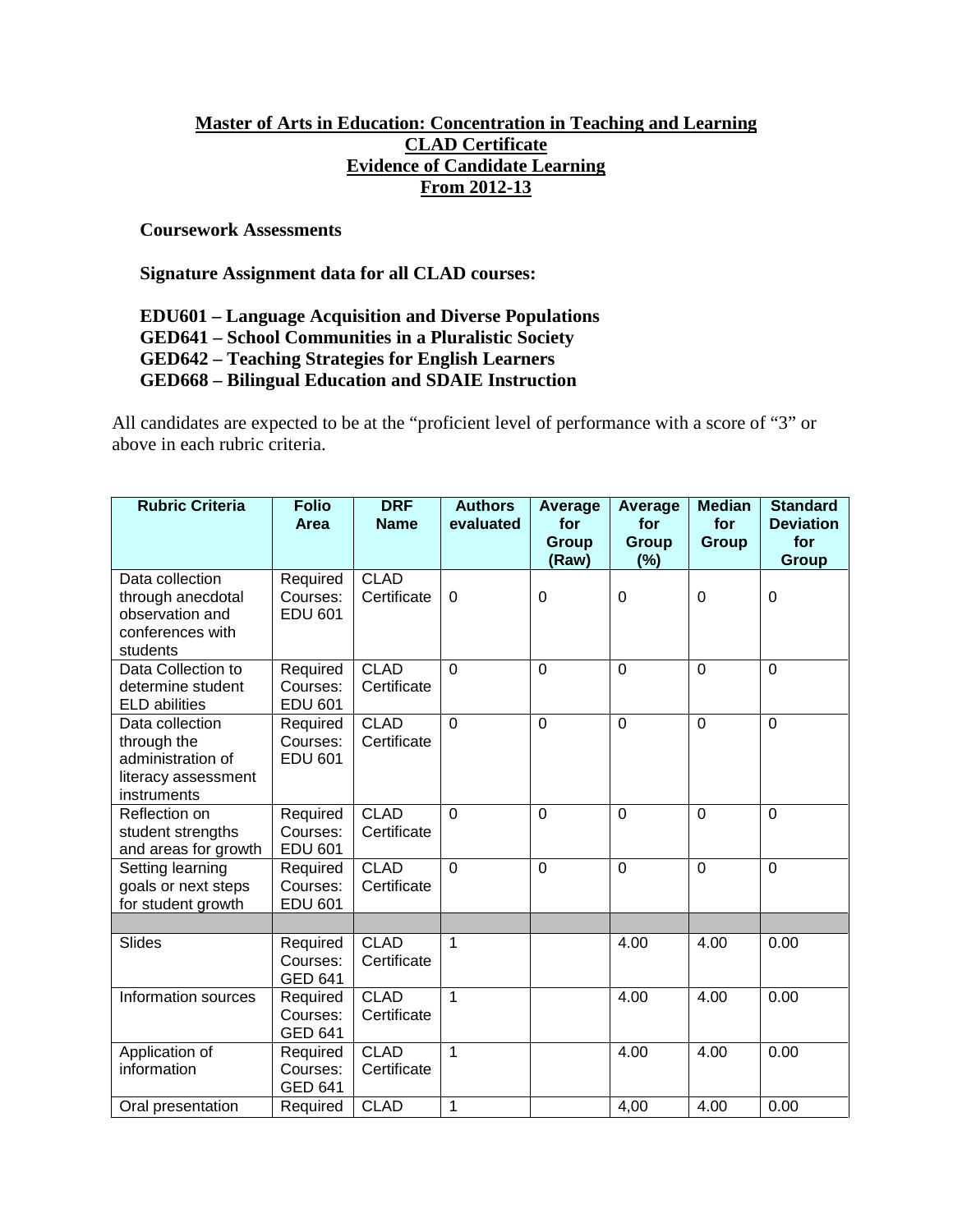|                                                                                                                      | Courses:<br><b>GED 641</b>             | Certificate                |                |      |      |      |
|----------------------------------------------------------------------------------------------------------------------|----------------------------------------|----------------------------|----------------|------|------|------|
|                                                                                                                      |                                        |                            |                |      |      |      |
| Unit overview clarity<br>and coherency of<br>rationale                                                               | Required<br>Courses:<br><b>GED 642</b> | <b>CLAD</b><br>Certificate | 3              | 3.33 | 3.00 | 0.58 |
| Standards and<br>objectives present in<br>the unit plan                                                              | Required<br>Courses:<br><b>GED 642</b> | <b>CLAD</b><br>Certificate | 3              | 4.00 | 4.00 | 0.00 |
| Comprehensible<br>input and building<br>background<br>knowledge                                                      | Required<br>Courses:<br><b>GED 642</b> | <b>CLAD</b><br>Certificate | $\overline{3}$ | 4.00 | 4.00 | 0.00 |
| Student activities<br>and opportunities for<br>interaction                                                           | Required<br>Courses:<br><b>GED 642</b> | <b>CLAD</b><br>Certificate | $\overline{3}$ | 4.00 | 4.00 | 0.00 |
| <b>SDAIE &amp; CALLA</b><br>strategies                                                                               | Required<br>Courses:<br><b>GED 642</b> | <b>CLAD</b><br>Certificate | 3              | 4.00 | 4.00 | 0.00 |
| Assessment and<br>self-reflection                                                                                    | Required<br>Courses:<br><b>GED 642</b> | <b>CLAD</b><br>Certificate | $\overline{3}$ | 4.00 | 4.00 | 0.00 |
|                                                                                                                      |                                        |                            |                |      |      |      |
| Completeness of<br>Cover/Demographic<br>page                                                                         | Required<br>Courses:<br><b>GED 668</b> | <b>CLAD</b><br>Certificate | 3              | 4.00 | 4.00 | 0.00 |
| Appropriateness and<br>quality of objectives<br>(both content and<br>language) for level<br>of student               | Required<br>Courses:<br><b>GED 668</b> | <b>CLAD</b><br>Certificate | 3              | 4.00 | 4.00 | 0.00 |
| Appropriateness and<br>quality of<br>comprehensible<br>input and<br>background building<br>in the lesson<br>delivery | Required<br>Courses:<br><b>GED 668</b> | <b>CLAD</b><br>Certificate | 3              | 4.00 | 4.00 | 0.00 |
| Appropriateness and<br>of (meaningful)<br>activities and<br>interaction for the<br>level of students                 | Required<br>Courses:<br><b>GED 668</b> | <b>CLAD</b><br>Certificate | $\overline{3}$ | 4.00 | 4.00 | 0.00 |
| Appropriateness of<br>strategies used,<br>both SDAIE and<br><b>CALLA learning</b><br>strategies                      | Required<br>Courses:<br><b>GED 668</b> | <b>CLAD</b><br>Certificate | 3              | 3.67 | 4.00 | 0.58 |
| Assessment and<br>quality of self-<br>reflection on lesson<br>taught                                                 | Required<br>Courses:<br><b>GED 668</b> | <b>CLAD</b><br>Certificate | 3              | 4.00 | 4.00 | 0.00 |
| Average of all<br><b>Criterion</b>                                                                                   |                                        |                            |                |      |      | 3.88 |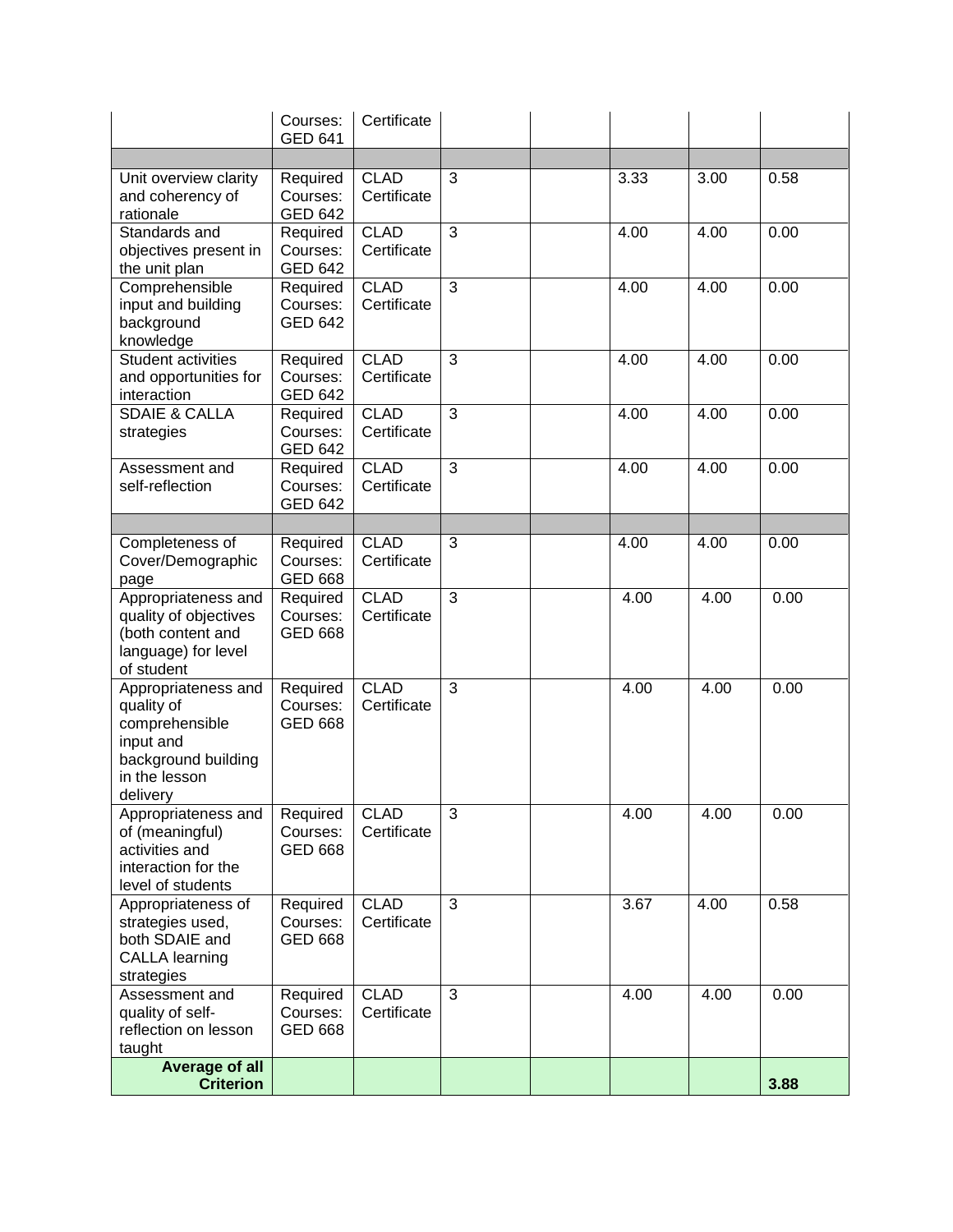# *The small number of CLAD candidates reflects the diminishing need for a "Stand-Alone" CLAD Certification program. It has been determined that PLNU will withdraw this program from the Course offerings beginning Fall of 2013.*

### **Plan for Improvement:**

**N/A-this program is being withdrawn from Course offerings.**

#### **Disposition Assessments**

The tables below show results of **Disposition Assessment data** for the CLAD Certificate. All candidates are expected to be at the "proficient" level of performance with a score of "3" or above in each rubric criteria noted below.

#### **Dispositions Assessment of Candidates by Professor**

| oanaraatoo iyoo markaa m                     |                |         |              |               |                  |
|----------------------------------------------|----------------|---------|--------------|---------------|------------------|
| <b>Rubric Criteria</b>                       | <b>Authors</b> | Average | Average      | <b>Median</b> | <b>Standard</b>  |
|                                              | evaluated      | for     | for          | for           | <b>Deviation</b> |
|                                              |                | Group   | <b>Group</b> | Group         | for Group        |
|                                              |                | (Raw)   | (%)          |               |                  |
| 1. Dignity & Honor: The candidate            |                |         |              |               |                  |
| honors and respects the worthiness of all    |                |         |              |               |                  |
| individuals in word and deed based on        |                |         |              |               |                  |
| PLNUs Wesleyan heritage: We are              |                |         |              |               |                  |
| individuals created in the image of God,     |                |         |              |               |                  |
| committed to civility, respect, hospitality, |                |         |              |               |                  |
| grace, and service.                          |                |         |              |               |                  |
| 2. Honesty & Integrity: The candidate        |                |         |              |               |                  |
| demonstrates honesty, integrity, and         |                |         |              |               |                  |
| coherence in attitudes, and actions, and     |                |         |              |               |                  |
| is accountable to the norms and              |                |         |              |               |                  |
| expectations of the learning community.      |                |         |              |               |                  |
| 3. Caring, Patience, and Respect: The        |                |         |              |               |                  |
| candidate demonstrates caring, patience,     |                |         |              |               |                  |
| fairness and respect for the knowledge       |                |         |              |               |                  |
| level, diversity, and abilities of others,   |                |         |              |               |                  |
| ensuring that all students have the          |                |         |              |               |                  |
| opportunity to achieve.                      |                |         |              |               |                  |
| 4. Spirit of Collaboration, Flexibility and  |                |         |              |               |                  |
| Humility: The candidate actively             |                |         |              |               |                  |
| participates in and contributes to the       |                |         |              |               |                  |
| achievement of the learning community,       |                |         |              |               |                  |
| explaining own thought process with          |                |         |              |               |                  |
| humility and considers those of others       |                |         |              |               |                  |
| with a positive, open-minded attitude.       |                |         |              |               |                  |
| 5. Harmony in Learning Community: The        |                |         |              |               |                  |
| candidate takes responsibility for           |                |         |              |               |                  |
| resolving conflicts or issues with others,   |                |         |              |               |                  |